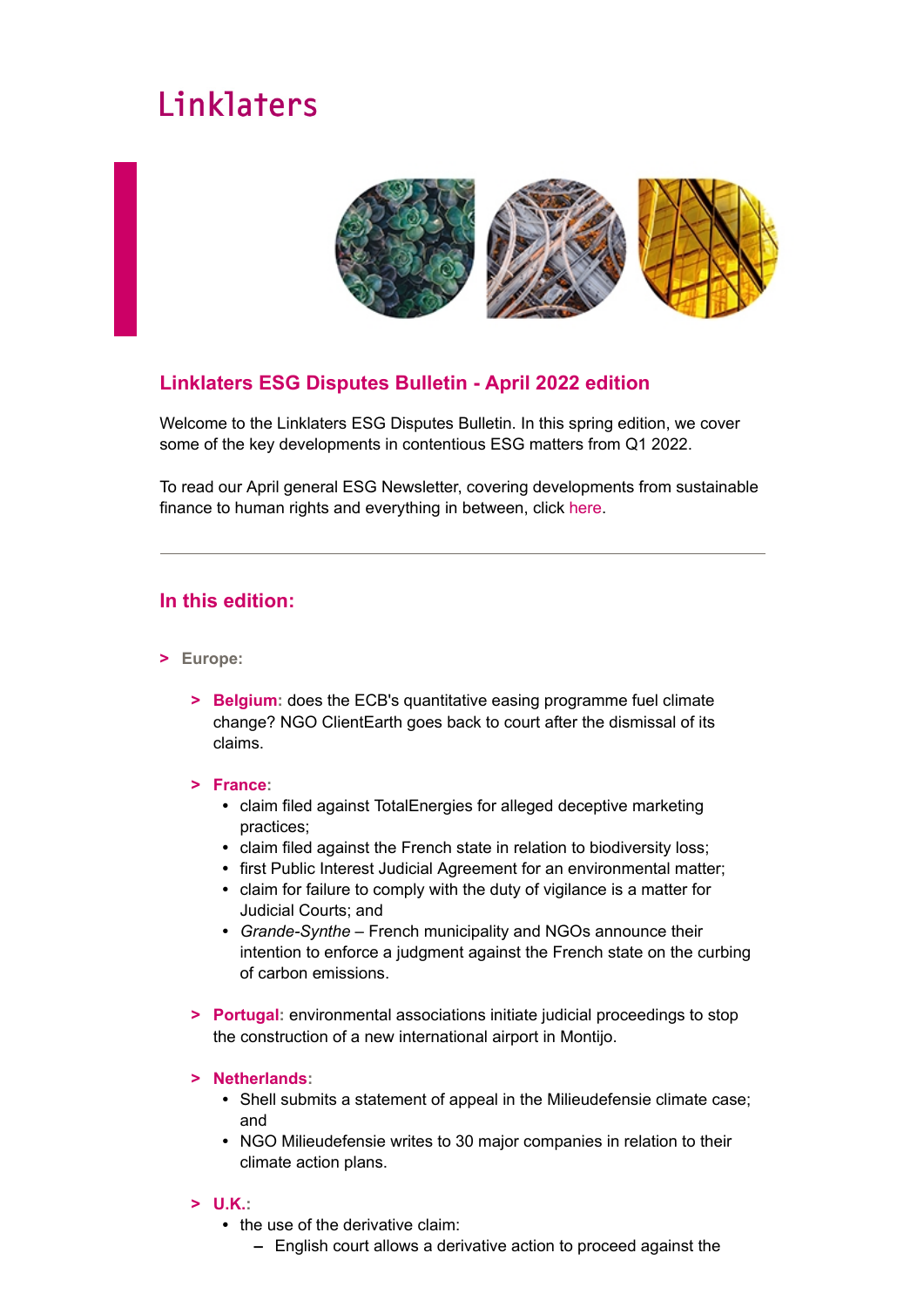Universities Superannuation Scheme concerning its fossil fuel related investments; and

- **–** NGO ClientEarth announces intended derivative action against Shell's board of directors in respect of the company's transition strategy;
- **•** employees of a former supplier to Dyson send a letter before action to Dyson in relation to working conditions and alleged forced labour; and
- **•** a flurry of judicial review proceedings:
	- **–** attempted judicial review of the government's climate policies fails in court;
	- **–** a judicial review of the government's support for a LNG project in Mozambique fails, but will be taken to the Court of Appeal; and
	- **–** the UK government's Net Zero Strategy to be challenged in court.
- **> [U.S.:](#page-8-0)**
	- **•** SEC Update new climate change disclosure rules, focus on greenwashing and climate-related shareholder proposals;
	- **•** government and private actors remain focused on greenwashing claims; and
	- **•** U.S. Supreme Court hears oral arguments on the U.S. Environmental Protection Agency's authority to regulate greenhouse gas emissions.
- **> Asia-Pacific:**
	- **> [Australia](#page-9-0):**
		- **•** Federal Court dismisses government's 'duty of care' to protect young people from climate change; and
		- **•** challenge against Woodside Scarborough gas development rejected by the Supreme Court of Western Australia.
	- **> [South Korea:](#page-10-0)** Tiwi Islanders apply for an injunction in South Korea to prevent funding of offshore gas development.
- **> [South Africa:](#page-10-1)** South Africa sees a rise in ESG related litigation.

# <span id="page-1-0"></span>**Belgium**

## **Does the ECB's quantitative easing programme fuel climate change? NGO ClientEarth goes back to court after the dismissal of its claims**

As we reported in a previous [post,](https://sustainablefutures.linklaters.com/post/102h28b/ecbs-quantitative-easing-programme-challenged-before-belgian-courts-for-fuellin) the NGO ClientEarth filed a landmark legal action in Belgium on 13 April 2021 against the National Bank of Belgium's (the "**NBB**") implementation of the European Central Bank's (the "**ECB**") Corporate Sector Purchase Programme (the "**CSPP**") *"to stop 'quantitative easing' from European central banks flowing to fossil fuel companies and polluting firms that are exacerbating the climate crisis"*. The CSPP is a corporate bond purchase programme established by the ECB in 2016 to improve financing conditions for Eurozone businesses as a form of quantitative easing. This programme is implemented by the central banks of Belgium, Germany, France, Spain, Italy and Finland.

ClientEarth lodged a cease-and-desist action under the Belgian Environmental Protection Act, claiming before the Brussels French-speaking Court of First Instance that the ECB's decision to establish the CSPP in 2016 was invalid, and that the NBB's implementation of this decision was therefore illegal because the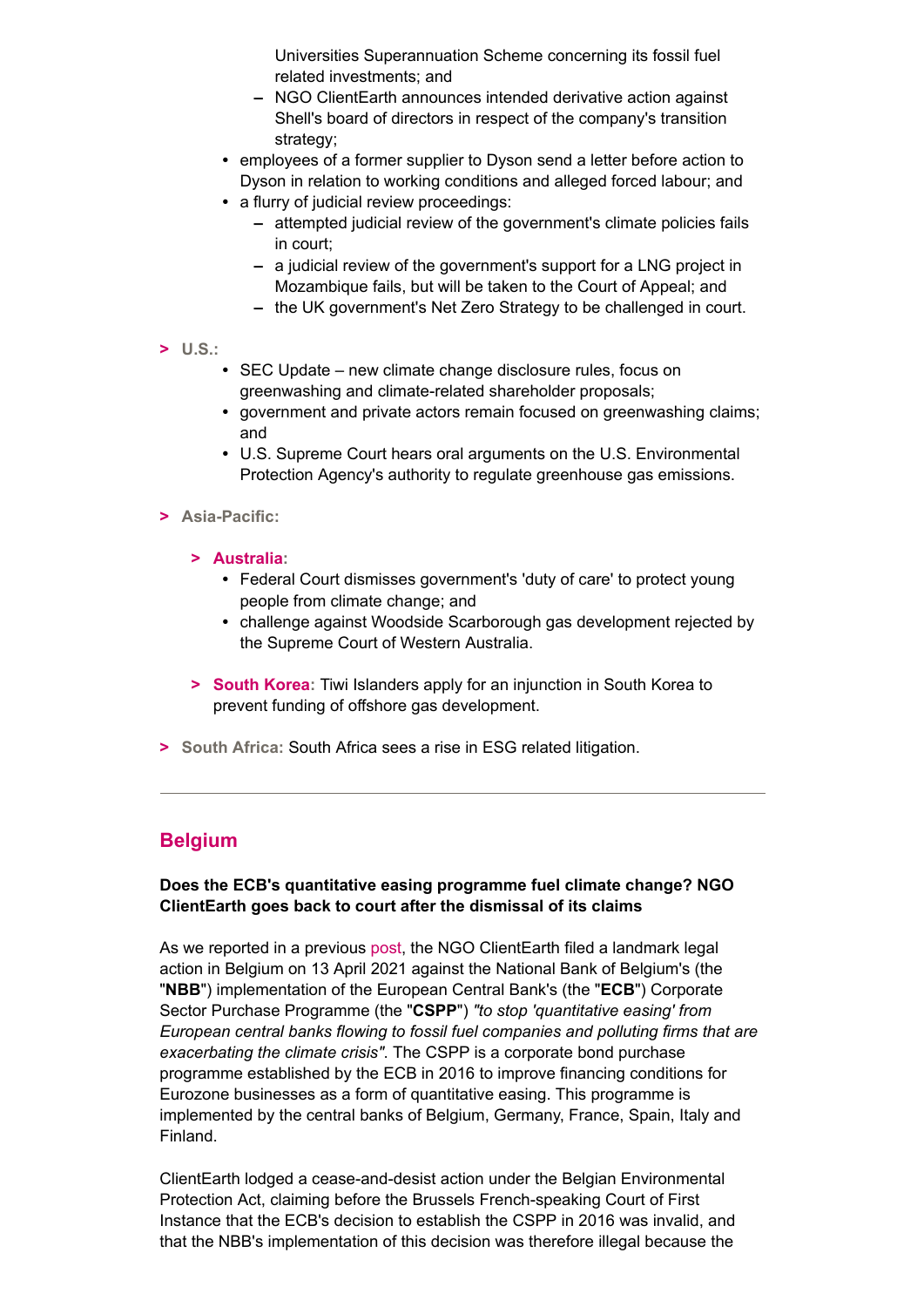ECB failed to assess the climate impact of buying corporate assets through the CSPP. ClientEarth requested that the Brussels court refer the matter to the Court of Justice of the European Union (the "**CJEU**") for a preliminary ruling.

The Brussels court rendered its decision on 1 December 2021, dismissing the NGO's claims. The court found ClientEarth's claims to be unfounded on the merits because it failed to establish that the asset purchases made by the NBB (insofar as they are based on an allegedly invalid decision of the ECB) would constitute a clear violation of directly applicable provisions of Belgian or EU law relating to the protection of the environment. In addition, the court noted that there would be no specific requirement for the ECB or the NBB to take environmental considerations into account in their decision-making processes. In the court's opinion, the purchase of assets by the NBB does not, in itself, harm the environment or directly contribute to global warming. The court found that NBB's purchases of bonds of polluting companies only indirectly impacts the environment, and such indirect impact is not sufficient to justify ClientEarth's cease-and-desist action.

On 31 January 2022, ClientEarth announced that it had appealed the first instance decision and maintains its request that the question of the validity of the CSPP be referred to the CJEU.

For further details on the case, read our latest post [here](https://sustainablefutures.linklaters.com/post/102hj1q/does-the-ecbs-quantitative-easing-programme-fuel-climate-change-ngo-clientearth).

[Back to top](#page-0-0)

## <span id="page-2-0"></span>**France**

#### **Claim filed against TotalEnergies for alleged deceptive marketing practices**

Three NGOs (Greenpeace France, Les Amis de la Terre France and Notre Affaire à Tous) have announced that they have filed a claim on 2 March 2022 against TotalEnergies before the Paris Judicial Court for alleged deceptive marketing practices.

TotalEnergies initiated a new marketing campaign in May 2021 along with the change of name from Total to TotalEnergies. This campaign highlighted the company's commitment to reduce its carbon emissions and to achieve carbon neutrality by 2050. The NGOs argue that this is deceptive and that TotalEnergies actually plans to increase its production of hydrocarbons. The NGOs also raise TotalEnergies' portrayal of natural gas and biofuels as contributing to the reduction of carbon emissions.

This echoes the February publication by the French agency for the environment and energy (ADEME – Agence de l'environement et de la maîtrise de l'Energie) of "Transition(s) 2050", a report that stresses how the use of the term "carbon neutrality" is problematic and can mislead the public. It also resonates with the French government's publication of a draft regulation to regulate the use of the term "carbon neutrality" in the application of the new Climate & Resilience Law. The draft regulation has, however, been criticised by a number of NGOs which do not consider the definition of "carbon neutrality" sufficiently strict.

#### **Claim filed against the French state in relation to biodiversity loss**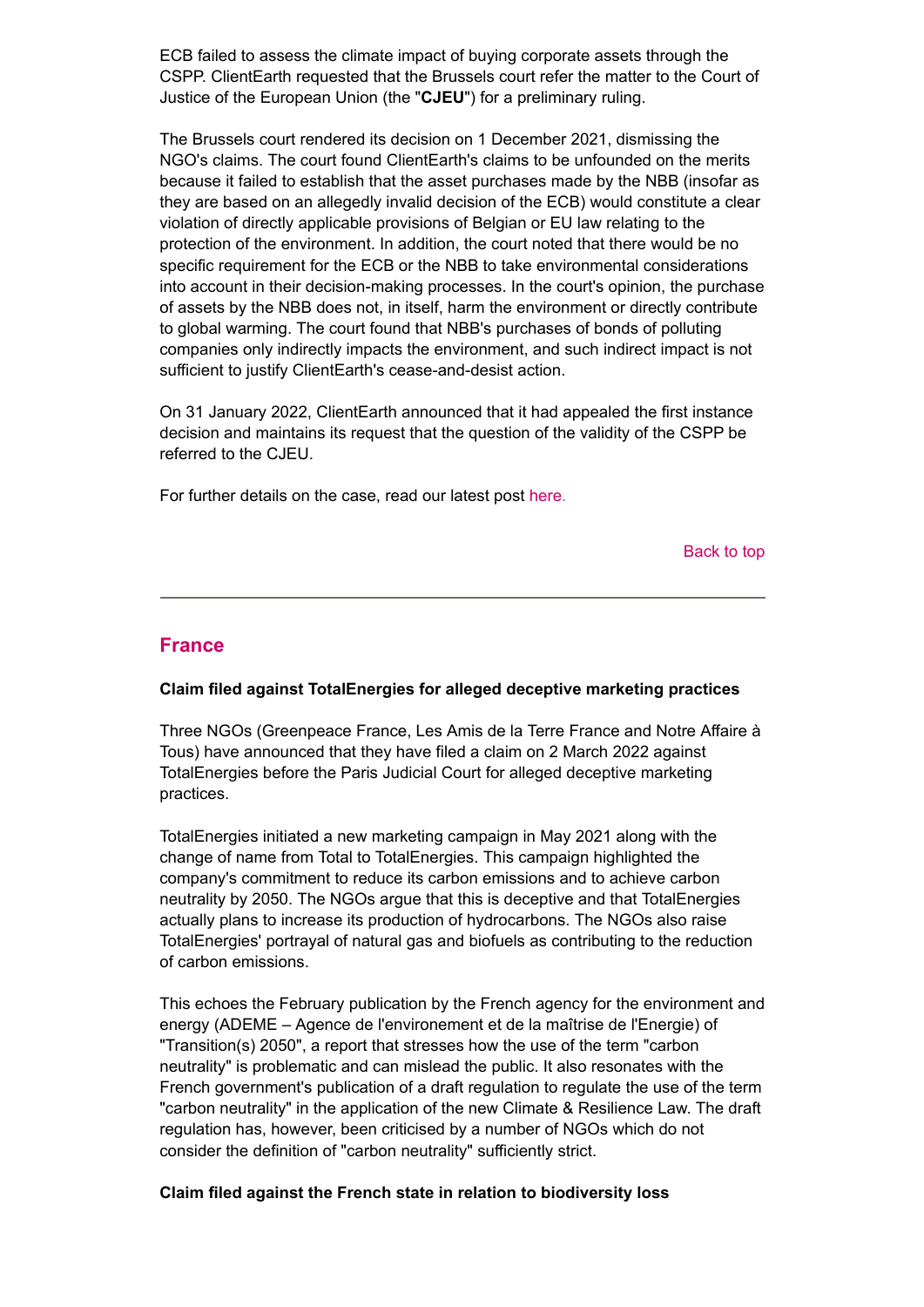Five NGOs (POLLINIS, Notre Affaire à Tous, ASPAS, ANPER-TOS and Biodiversité sous nos pieds) have announced that they have filed a claim on 10 January 2022 before the Administrative Court of Paris seeking recognition that the French state has failed to meet targets to protect and promote biodiversity. The NGOs request that the state take all necessary measures to protect living organisms and, consequently, updates the pesticide approval process, which they consider insufficient.

This legal action comes a few months after France was found liable in another case for its failure to meet national targets to reduce greenhouse gas emissions (Administrative Court of Paris, 14 October 2021, case n° 1904967. See our update on this in our ESG Disputes Bulletin of December 2021 [here](https://lpscdn.linklaters.com/-/media/digital-marketing-image-library/files/01_insights/publications/2021/december/esg-disputes-bulletin---december-2021-edition_december-2021.ashx?rev=6df649ef-f965-45be-81d6-c6e63b65ec4f&extension=pdf&hash=45C2148552DEA63B59C393683ECC2430)).

#### **First Public Interest Judicial Agreement for an environmental matter**

On 22 November 2021, a Public Interest Judicial Agreement (Convention Judiciaire d'Intérêt Public, a French deferred prosecution agreement) was concluded between the Prosecutor's office of the Judicial Court of Le Puy-en-Velay and a company operating a water treatment plant.

The concerned plant had leaked a polluting substance into a nearby stream and the company faced criminal charges. As per the Public Interest Judicial Agreement signed with the Prosecutor's office, the company will: (i) pay a fine of EUR5,000; (ii) adopt a technical measure to ensure compliance with environmental regulation; and (iii) pay environmental damages of EUR2,159 to two NGOs (Fédération départementale de la pêche de la Haute-Loire and Association agrée de pêche et de protection du milieu aquatique).

This is the first time that a Public Interest Judicial Agreement has been used in an environmental matter. A copy of the Public Interest Judicial Agreement proposal can be found [here a](https://www.ecologie.gouv.fr/sites/default/files/PROPOSITION_DE_CJIP_SYMPAE.pdf)nd its confirmation of acceptance can be found [here.](https://www.ecologie.gouv.fr/sites/default/files/ORDONNANCE_DE_VALIDATION_CJIP_SYMPAE.pdf)

## **Claim for failure to comply with the duty of vigilance is a matter for Judicial Courts**

TotalEnergies is being accused by NGOs of not taking into account the social and environmental impacts of an oil project in the west of Uganda and the associated pipeline project. This case is the first filed on the grounds of the 2017 French law on the duty of vigilance, which requires multinationals to prevent social and environmental harm by foreign contractors or suppliers.

The legal debate before the French courts has so far centred on the issue of which court is competent to determine the claim. While TotalEnergies argued that only Commercial Courts were competent, the NGOs wanted Judicial Courts to hear the case. The NGOs generally consider that French Commercial Courts, because they are composed of non-career judges with a commercial background and elected by their peers, are not the most suitable or proper venue for these types of proceedings.

The French *Cour de cassation* ruled on 15 December 2021 that the case could be heard by the Judicial Courts, overturning the ruling of the Versailles Court of Appeal of 10 December 2020 (which we addressed in our ESG Disputes Bulletin of January 2021, available [here\)](https://lpscdn.linklaters.com/-/media/digital-marketing-image-library/files/01_insights/publications/2021/january/esg-disputes-bulletin_january-2021-edition_january-2021_web.ashx?rev=c7b30e37-a143-4c41-accc-63f842934271&extension=pdf&hash=8490022E10FC35E8CA3057A846734E69). The next step is for the courts to address the substance of the dispute.

In line with this ruling, the French Parliament has subsequently adopted law n°2021-1729 of 22 December 2021, which provides that, going forward, claims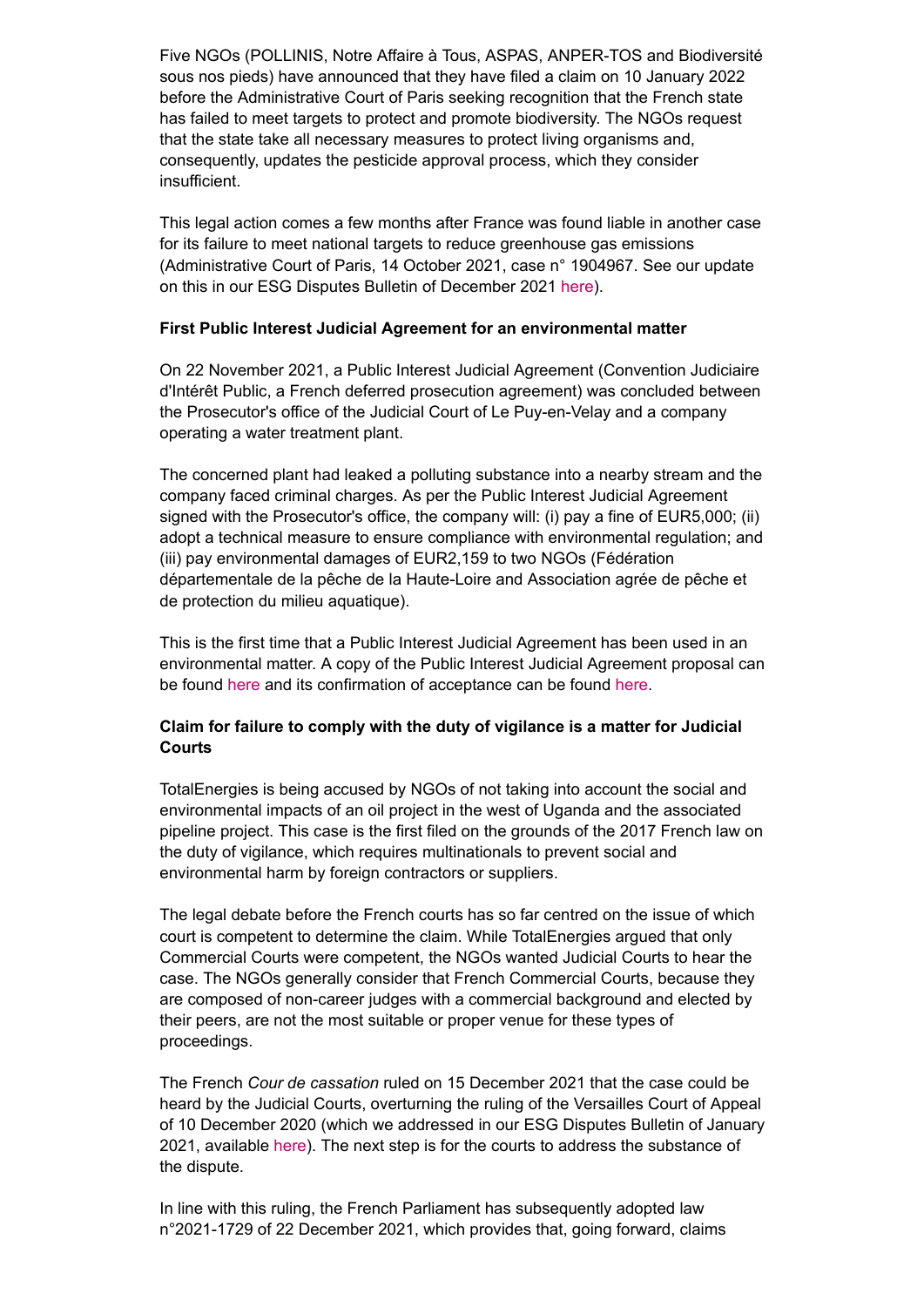founded on the 2017 French law on the duty of vigilance must be filed with the Judicial Court of Paris.

A copy of the judgement can be found [here.](https://www.legifrance.gouv.fr/juri/id/JURITEXT000044524972?isSuggest=true)

#### *Grande-Synthe* **– French municipality and NGOs announce their intention to enforce a judgment against the French state on the curbing of carbon emissions**

On 1 July 2021, the *Conseil d'Etat*, France's supreme administrative court, ordered the French state to take all necessary measures to curb carbon emissions and reach the objectives of the 2015 Paris Agreement. The French state was given until 31 March 2022 to implement the measures. This order was the result of a claim filed by the municipality of Grande-Synthe and was supported by a group of NGOs which had brought a different claim against the French state in the *Affaire du siècle* case (addressed in our ESG Disputes Bulletin of December 2021, available [here\)](https://lpscdn.linklaters.com/-/media/digital-marketing-image-library/files/01_insights/publications/2021/december/esg-disputes-bulletin---december-2021-edition_december-2021.ashx?rev=6df649ef-f965-45be-81d6-c6e63b65ec4f&extension=pdf&hash=45C2148552DEA63B59C393683ECC2430).

On 31 March 2022, the municipality of Grande-Synthe and the NGOs announced that they intended to file a new claim to obtain recognition that the French state has not complied with the *Conseil d'Etat's* judgment of 1 July 2021 and to require the French state to pay a penalty.

[Back to top](#page-0-0)

## <span id="page-4-0"></span>**Portugal**

#### **Environmental associations initiate judicial proceedings to stop the construction of a new international airport in Montijo**

Eight Portuguese environmental associations, supported by NGO ClientEarth, have brought proceedings against the Portuguese state before the administrative courts, to prevent the progression of a project to relocate Lisbon's international airport to Montijo. The proceedings were based on the adverse impacts that the project would have on the Tagus River estuary. The environmental associations claim that the environmental impact of the new airport construction is not being properly assessed and that the strategic environmental assessment was not properly conducted and is not suitable to determine the environmental viability of the project.

[Back to top](#page-0-0)

## <span id="page-4-1"></span>**Netherlands**

#### **Shell submits a statement of appeal in the Milieudefensie climate case**

On 22 March 2022, Shell filed its statement of appeal (*Memorie van Grieven*) with the Hague Court of Appeal in the landmark case against Milieudefensie handed down in May last year, in which the District Court of The Hague ordered Shell to reduce the group's greenhouse gas emissions (including Scope 3 emissions from the fossil fuel it sells) by 45% by the end of 2030 compared with 2019 levels (for further discussion see our ESG Disputes Bulletin of August 2021, available [here](https://lpscdn.linklaters.com/-/media/digital-marketing-image-library/files/01_insights/publications/2021/august/esg_disputes_bulletin_july_2021_edition_august_2021.ashx?rev=9164435b-c548-4d48-9ee4-aab9f494d8b1&extension=pdf&hash=6F5D7511A6B247077E2B731C05328520)). In terms of next steps, Milieudefensie will file its statement of defence by 18 October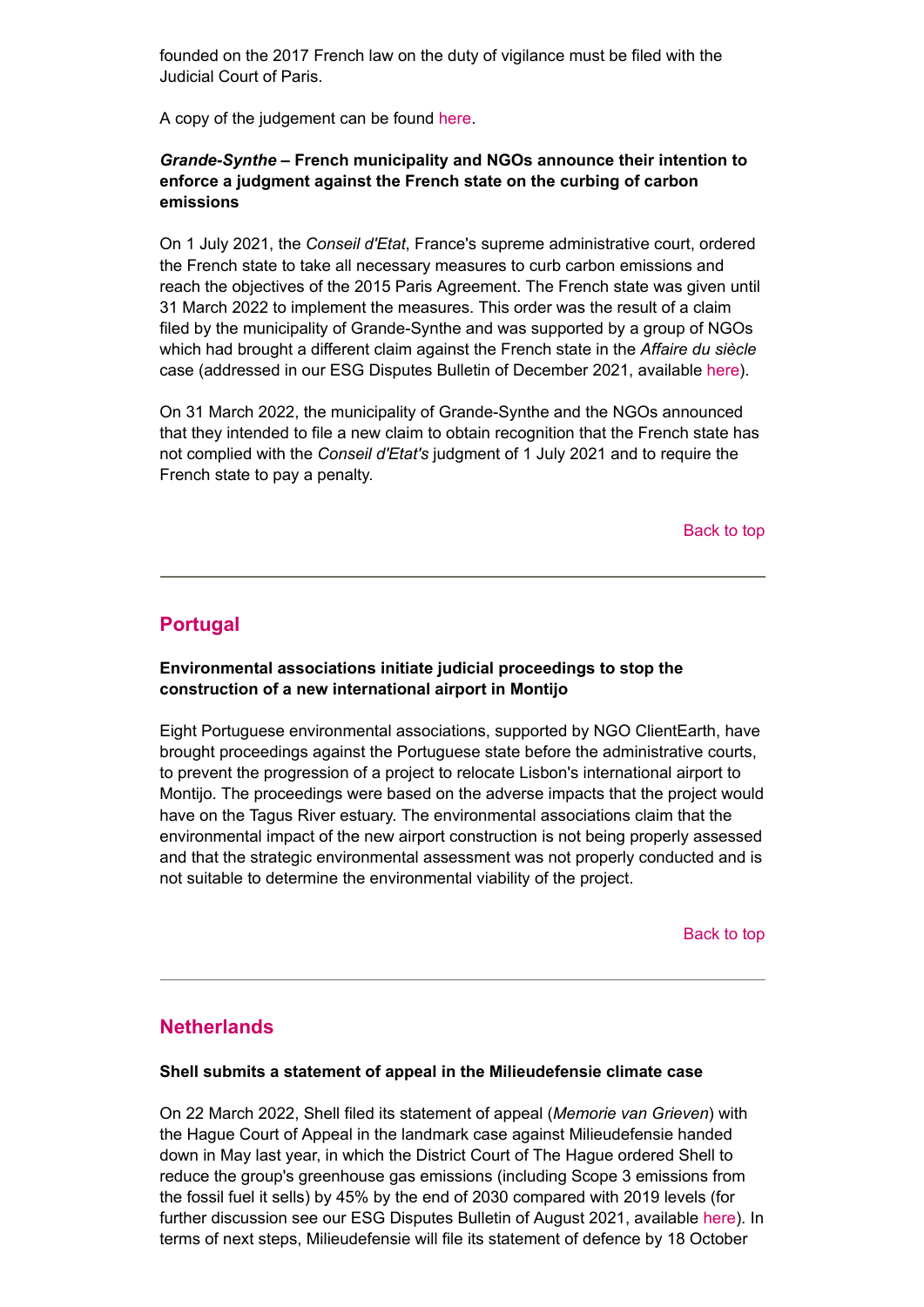2022 and an oral hearing is likely to take place in early 2023 or, if Milieudefensie files a cross-appeal, in early 2024.

#### **NGO Milieudefensie writes to 30 major companies in relation to their climate action plans**

In January 2022, the NGO that won the case against Shell in the Dutch courts referred to in the above update (Milieudefensie/Friends of the Earth Netherlands) sent a letter to 30 large companies and financial firms which it claims have "*control over and influence on a substantial amount of CO2 emissions*". The letter calls on these firms to publish, by 15 April, a climate action plan which shows how they intend to reduce their CO2 emissions (including Scope 3 emissions) by at least 45% by 2030.

Although the letter says that Milieudefensie does not wish to engage in legal battles with all the recipients of the letter, it has indicated elsewhere in the press that it is "*prepared and willing*" to take other companies to court if these fail to take sufficient action and that an "*avalanche*" of copycat cases against oil companies, banks, insurers, car manufacturers and other industries can be expected. Milieudefensie has indicated that it will publish a 'ranking' in June 2022.

[Back to top](#page-0-0)

# <span id="page-5-0"></span>**UK**

#### **The use of the derivative claim**

The first quarter of 2022 has shone a spotlight on how the derivative claim might be used in an ESG context.

## *(i) English court allows a derivative action to proceed against the Universities Superannuation Scheme concerning its fossil fuel related investments*

As noted in our ESG Disputes Bulletin of December 2021 (available [here](https://lpscdn.linklaters.com/-/media/digital-marketing-image-library/files/01_insights/publications/2021/december/esg-disputes-bulletin---december-2021-edition_december-2021.ashx?rev=6df649ef-f965-45be-81d6-c6e63b65ec4f&extension=pdf&hash=45C2148552DEA63B59C393683ECC2430)), two members of the Universities Superannuation Scheme Limited (the "**USS**") are seeking to bring a "derivative action" (i.e. a claim brought by the members of a company in the name of the company) against the directors of the USS on the basis that the directors breached their statutory and/or fiduciary duties in a number of ways, including by failing to divest their fossil fuel investments. For a derivative claim to proceed, claimants are required to apply to the court for permission.

Although the application was initially dismissed on paper, on 28 February 2022, the High Court set aside this order as it was satisfied that there was at least a *prima facie* case to answer and allowed the claim to go to an *inter partes* hearing. The issue of permission will be decided at this next stage.

## *(ii) NGO ClientEarth announces intended derivative action against Shell's board of directors in respect of the company's transition strategy*

On 15 March 2022, NGO ClientEarth sent Shell plc's executive and non-executive directors in the UK a pre-action letter of claim alleging that the board has failed to effectively manage the climate change risks facing Shell and failed to prepare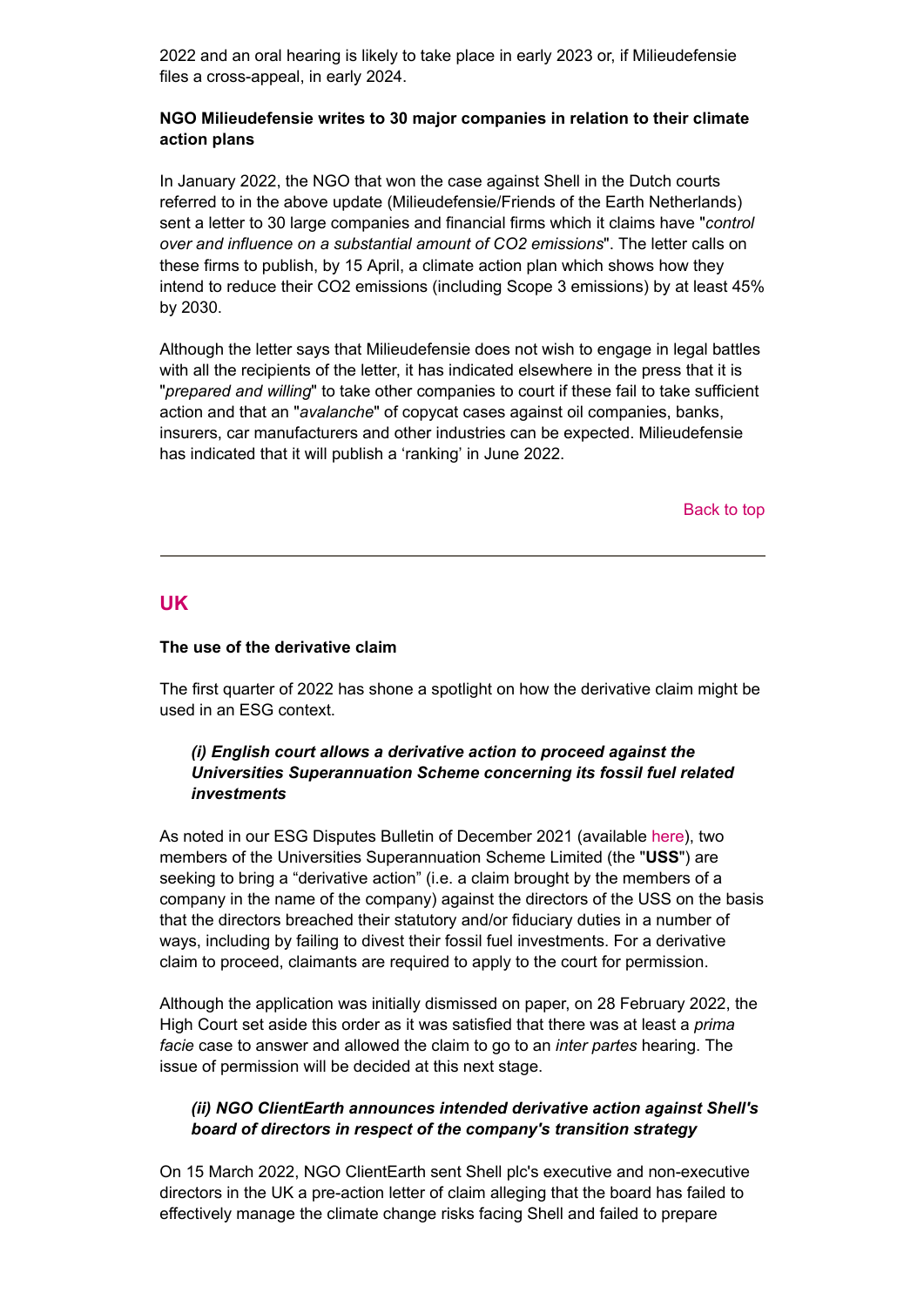properly for the transition to net zero carbon emissions, thereby eroding the longterm value of the company and of its assets.

ClientEarth has indicated that it will base its potential claim on duties under sections 172 and 174 of the UK Companies Act 2006. These provisions require the directors to act in a way that promotes the success of the company with regard to stakeholders and other factors, such as the environment, and to act with reasonable care, skill and diligence. As a shareholder, ClientEarth is entitled to bring a "derivative" claim on behalf of Shell as a company, although (as mentioned in the above update) claims of this type can only proceed if the court first gives permission to make the claim and they remain rare. ClientEarth has indicated it would seek such permission from the High Court should the board not adequately address the pre-action letter and its concerns.

These proposed actions are some of the first known instances which look to hold a company board personally liable for perceived failings relating to a company's management of climate-related risks and are in line with a growing shareholder focus on ESG. Not only the outcome of any proceedings, but also the fact that proceedings are being threatened, are therefore likely to have a significant impact on the trajectory of ESG in corporate governance and strategy.

#### **Employees of a former supplier to Dyson send a letter before action to Dyson in relation to working conditions and alleged forced labour**

A group of ten individuals who worked in a Malaysian factory owned by ATA Industrial, manufacturing products primarily for Dyson, have sent a letter before action to Dyson. The group allege forced labour, including: (i) the retention of passports and non-renewal of visas; (ii) poor living conditions, with employee movements restricted by security guards; and (iii) excessive working hours with forced overtime. They allege that Dyson knew, or should have known, of the conditions and is liable for breaches of their legal rights. The letter before action seeks a compensation payment from Dyson, failing which the group says the case will progress to the courts. It is reported that Dyson terminated its contract with ATA Industrial in November 2021 and denies any wrongdoing.

## **A flurry of judicial review proceedings**

The first quarter of 2022 delivered a number of new climate-related judicial review proceedings and some interesting judgments in ongoing cases, with mixed results for those seeking to challenge the UK government's actions in environmental matters.

## *(i) Attempted judicial review of the government's climate policies fails in court*

Environmental campaigner and charity Plan B Earth and four individuals were refused permission to proceed with judicial review of the policies of the UK government relating to climate change. The claimants made the case that the government has failed to produce a coherent plan for addressing the climate emergency and that the policies currently in place (which include supporting coal and financing fossil fuel projects overseas) are a violation of their human rights under the Human Rights Act 1999, the UK Climate Change Act 2008 and the Paris Agreement. The claimants sought an order that the UK government urgently implement a legislative and administrative framework sufficient to uphold its Paris Agreement commitments.

Permission to proceed had initially been refused on the papers in September 2021. At the renewed application hearing in December 2021, permission was refused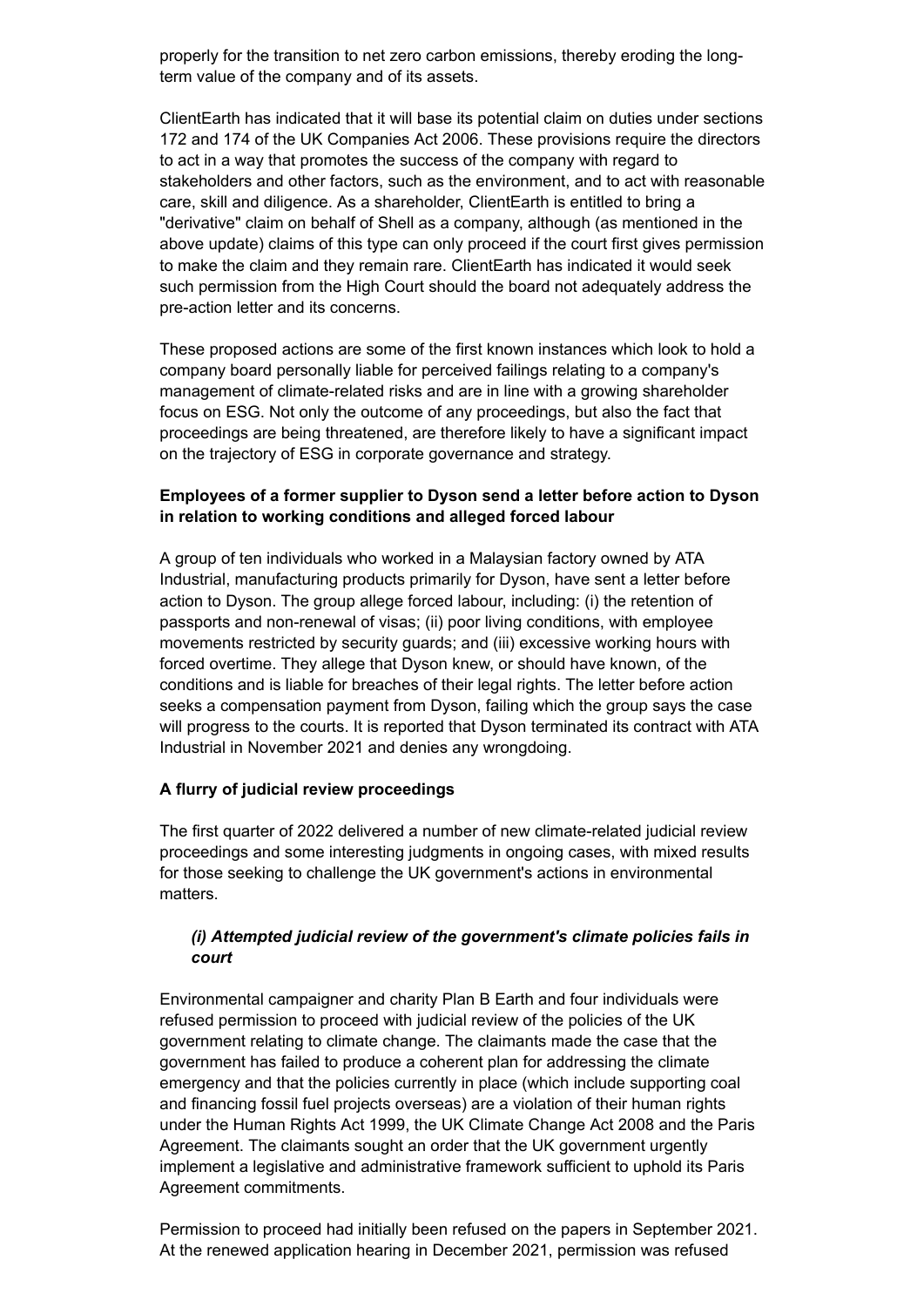again on the basis that it was not arguable that there had been breaches of sections 13 or 58 of the Climate Change Act 2008 or of ECHR article 2 (right to life) or article 8 (right to respect for private and family life).

## *(ii) A judicial review of the government's support for a LNG project in Mozambique fails, but will be taken to the Court of Appeal*

On 15 March 2022, the High Court delivered its judgment in judicial review proceedings brought by the NGO Friends of the Earth against the UK government. Friends of the Earth had sought to challenge a decision by the Secretary of State for International Trade and/or UK Export Finance ("**UKEF**") to provide up to USD1.15bn in export finance and support in relation to a liquefied natural gas project in Mozambique. This was on the basis that the decision was incompatible with the UK's commitments under the Paris Agreement.

The case was heard by two judges, who reached opposing conclusions on the legal arguments. On the one hand, Stuart-Smith LJ found in favour of the government on the basis that the obligations imposed by the Paris Agreement in this context were not at all clear and that UKEF's approach to assessing the impact of the project was reasonable in the circumstances (and that it was not necessary for UKEF to quantify the project's Scope 3 emissions in order properly to assess the impact of the project). On the other hand, Thornton J determined that one could identify clear obligations imposed by the Paris Agreement and (whilst Thornton J agreed with Stuart-Smith LJ that the court must accord considerable respect to the UKEF's decision making) concluded that UKEF's assessment of the impact of the project was unreasonable for its failure properly to assess Scope 3 emissions.

A split decision meant that the claim failed, but permission to appeal was granted and Friends of the Earth has indicated that the case will now be taken to the Court of Appeal.

## *(iii) UK government's Net Zero Strategy to be challenged in court*

In January 2022, three NGOs (ClientEarth, Good Law Project and Friends of the Earth) commenced separate judicial review proceedings in relation to the government's Net Zero Strategy. In summary, the NGOs allege (amongst other matters) that the Net Zero Strategy is inadequate because it fails properly to detail and quantify the emissions reductions which its proposals are expected to achieve. It is argued that these failings breach the government's duties under the Climate Change Act 2008.

In March 2022, the High Court determined that the claims were arguable and merited a full hearing, so permission was granted for the claims to proceed on a combined basis. It is expected that the claims will be determined at a single hearing to take place later in 2022.

We will continue to monitor the judicial review landscape and provide updates on the claims included as part of this update, as well as any new claims being threatened or commenced (which we expect to see more of during the course of the year).

[Back to top](#page-0-0)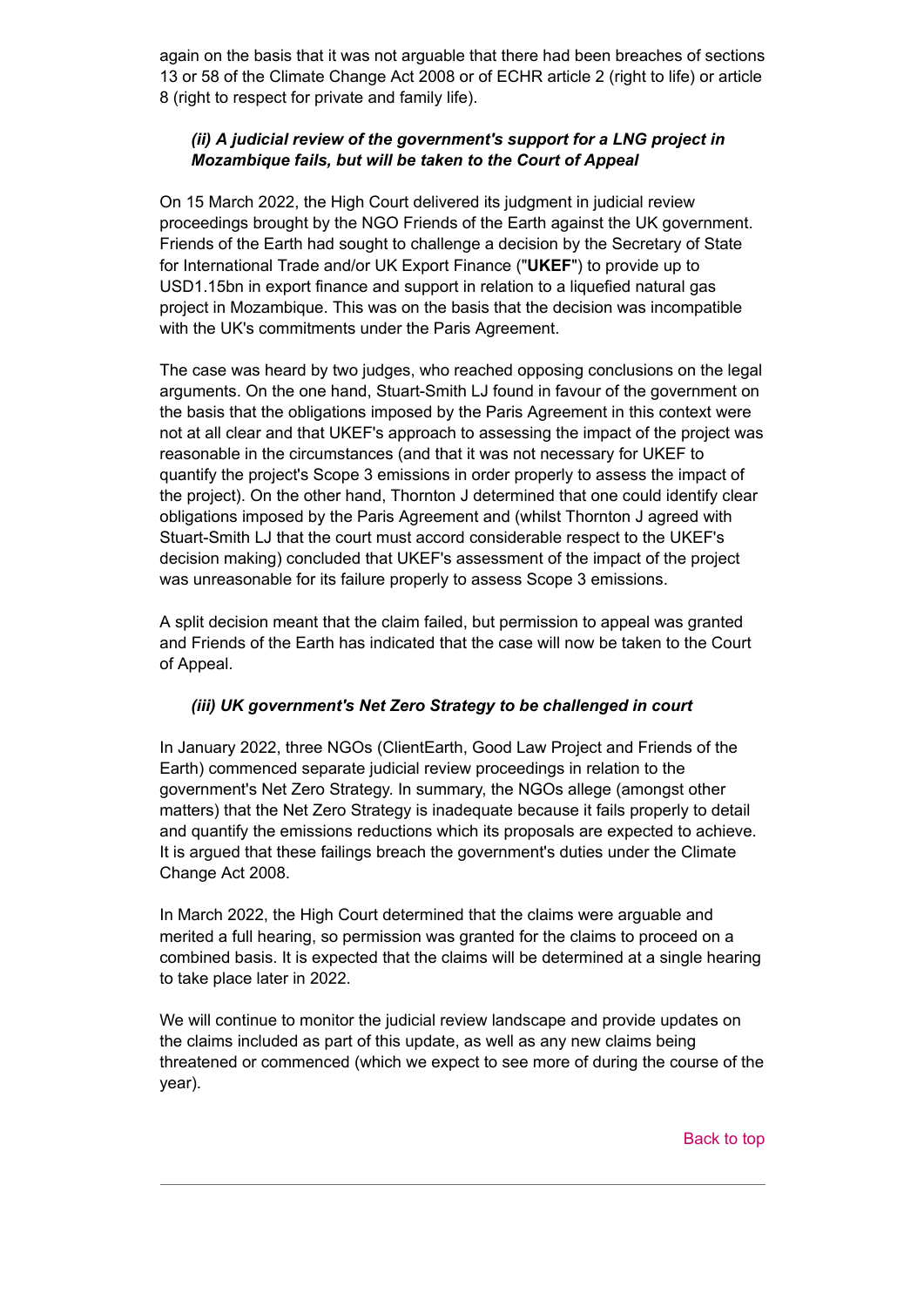# <span id="page-8-0"></span>**United States**

#### **SEC Update – new climate change disclosure rules, focus on greenwashing and climate-related shareholder proposals**

The U.S. Securities and Exchange Commission (the "**SEC**") continues to be active in pushing forward its climate and ESG agenda. Most recently, on 21 March 2022, the SEC released its long-awaited proposed rules regarding climate disclosure. Under the proposal, covered companies would be required to make extensive climate-related disclosures, including with respect to: (i) oversight and governance of climate-related risks; processes to identify, assess, and manage climate-related risks; and climate-related targets or goals; (ii) any material impacts of identified climate-related risks; (iii) various greenhouse gas emission metrics, including, in some cases, Scope 3 emissions; and (iv) the impact of climate-related events (severe weather events and other natural conditions) and transition activities on the line items of its consolidated financial statements.

The proposed rules are subject to a comment period and are likely to be the subject of court challenges from various parties that have expressed opposition to the SEC's climate and ESG agenda. If implemented, disclosures could serve as a basis for liability under various provisions of the federal securities laws (except in the case of certain disclosures which are subject to a safe harbour provision). For more information, see Linklaters' recent piece on the SEC's proposal [here](https://www.linklaters.com/en/knowledge/publications/alerts-newsletters-and-guides/2022/march/23/climate-related-disclosure-may-soon-become-mandatory-in-the-united-states?utm_source=knowledge&utm_medium=email&utm_campaign=whatsnew&expiry=2022-03-30T18:54:51&userid=9db3e5bb42854a67ba3b3df5d7053de2&token=c3bb63f643d96282c3443a6ce2ef7215168c91d5cdbeaaaf0d8fc724749c59c0).

Additionally, the SEC has continued to signal its willingness to step up enforcement in this area. In March 2022, prompted by concerns over the marketing of funds as "green" or "sustainable", SEC Chair Gary Gensler asked SEC staff to consider recommendations as to whether fund managers should disclose the criteria and underlying data they use in ESG investing. The SEC's Division of Examinations has indicated that its priorities for 2022 will include whether: (i) registered investment advisers and registered funds are accurately disclosing their ESG investing approaches and have adopted and implemented appropriate policies, procedures, and practices in connection with their ESG-related disclosures, including their portfolio management processes and practices; (ii) the voting of client securities aligns with their ESG-related disclosures and mandates; and (iii) there are misrepresentations of the ESG factors considered or incorporated into portfolio selection. The SEC has also recently ruled against a number of companies seeking to challenge shareholder resolutions pertaining to climate-related resolutions during this upcoming proxy season.

#### **Government and private actors remain focused on greenwashing claims**

Both government and private claimants continue to raise concerns about greenwashing in a variety of forums and under various theories of liability. To provide a few recent examples:

- **•** in February 2022, an NGO filed a complaint with the Federal Trade Commission requesting that the agency investigate the vendors, manufacturers and marketers of artificial turf based on allegedly misleading marketing claims relating to the product's recyclability;
- **•** in March 2022, it was reported that a major multinational financial institution agreed to extend a prior deferred prosecution agreement with the U.S. Department of Justice after the financial institution failed to timely flag a whistleblower's complaint about greenwashing allegations (pertaining to the use of ESG investment metrics) in violation of the deferred prosecution agreement; and
- **•** in March 2022, a Californian federal court denied a motion to dismiss a "greenwashing" case brought against a major food manufacturer relating to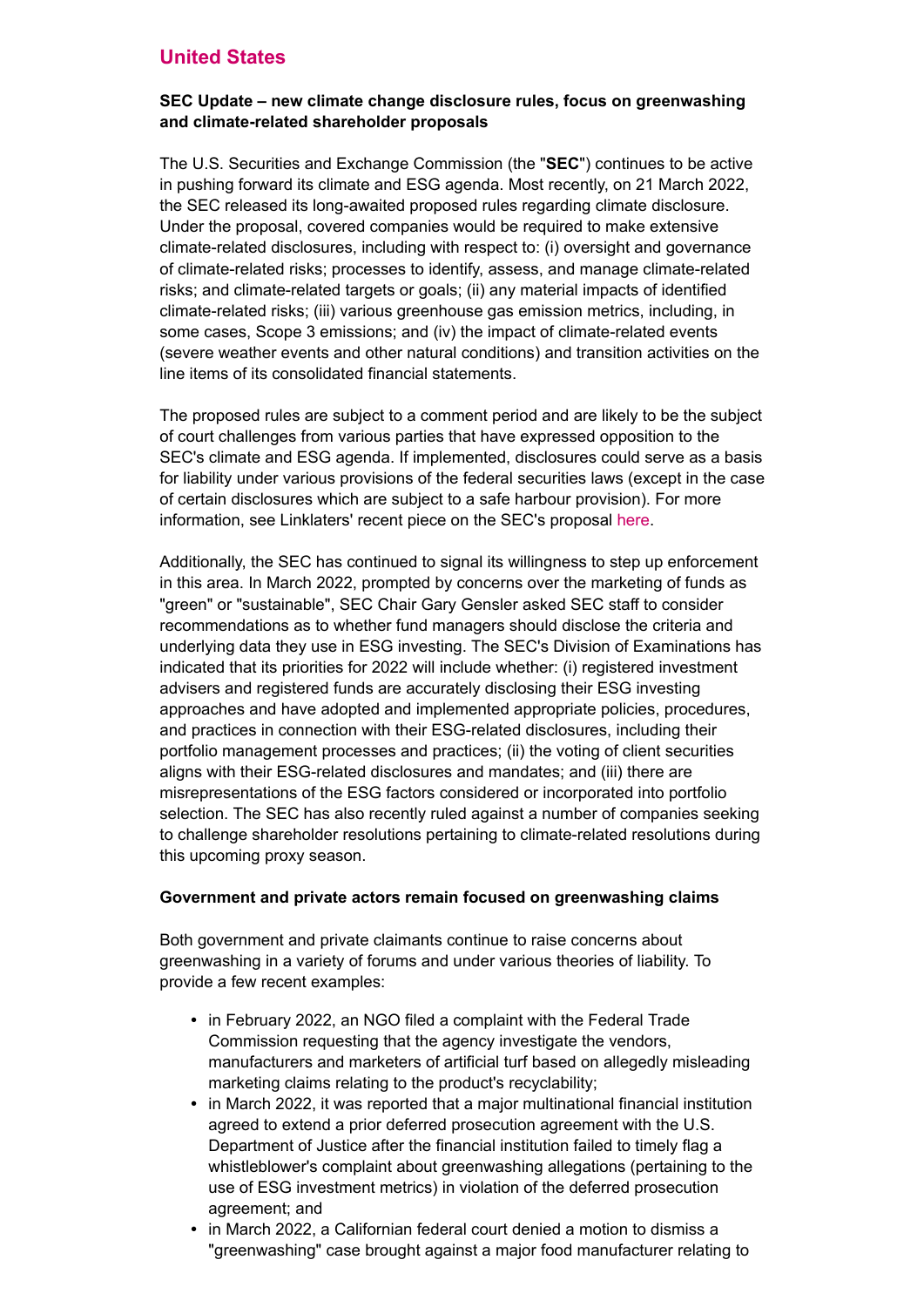allegedly misleading sustainability-related claims on chocolate packaging. The case was brought under California's consumer protection laws and raised a number of issues relating to alleged forced labour in the supply chains for cocoa.

#### **U.S. Supreme Court hears oral arguments on the U.S. Environmental Protection Agency's authority to regulate greenhouse gas emissions**

In February 2022, the U.S. Supreme Court heard oral arguments in *West Virginia v. Environmental Protection Agency*. The claimants, 19 state attorneys general and two coal companies, sought to restrict the U.S. Environmental Protection Agency's (the "**EPA**") power to regulate greenhouse gas emissions from power plants under the Clean Air Act.

During the Obama administration, the EPA adopted and enforced the Clean Power Plan, which established carbon dioxide emission guidelines for existing power plants. The EPA under the Trump administration repealed the Clean Power Plan and replaced it with the less stringent Affordable Clean Energy ("**ACE**") rule. Both rules were adopted under Section 111(d) of the Clean Air Act. In January 2021, the D.C. Circuit struck down the ACE rule and remanded it to the EPA under the Biden administration to "*consider the question afresh*."

The West Virginia State Attorney General and other Republican state attorney generals challenged the D.C. Circuit's ruling and requested that the U.S. Supreme Court review the decision. Oral arguments focused on the scope of the Clean Air Act as well as the Major Questions Doctrine, which requires that questions with substantial political and economic significance be decided by Congress.

[Back to top](#page-0-0)

## <span id="page-9-0"></span>**Australia**

#### **Federal Court dismisses government's 'duty of care' to protect young people from climate change**

On 15 March 2022, the full Federal Court of Australia overturned the landmark *Sharma* decision by Justice Bromberg which established a new duty of care of the government to protect young people from climate change when assessing projects that would produce greenhouse gases. The original case was brought by eight schoolchildren and a nun seeking an injunction to prevent the Federal Environment Minister from approving the extension of a coal mine in New South Wales. Despite refusing the injunction on technical grounds, Justice Bromberg agreed that: (i) the Minister had a duty to protect young people from climate change; (ii) climate change would cause catastrophic harm to young people; and (iii) approving the coal mine extension would increase the chance of that harm.

The full Federal Court unanimously accepted the Minister's appeal against that decision, finding that the posited duty of care should not be imposed. However, each of the three judges gave different reasons for reaching that conclusion. Chief Justice Allsop found that the relationship between the government and governed lacked "*relevant nearness and proximity*" for the imposition of such a duty of care, as demonstrated by the "*lack of control over the harm (as opposed to the tiny contribution to the risk), the conduct of countless others around the world, the lack of any special vulnerability, and lack of reliance*".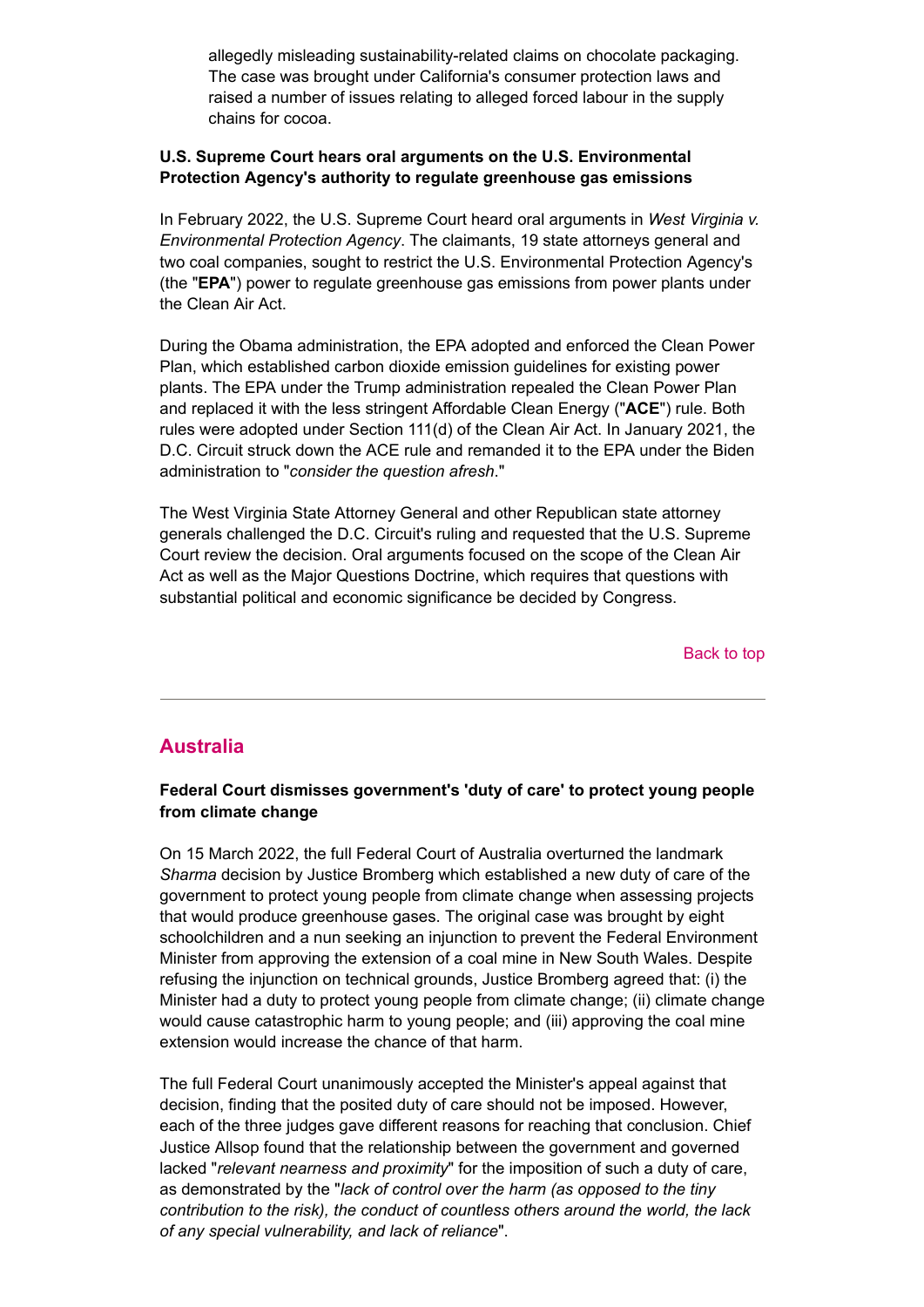See [here](https://www.abc.net.au/news/2022-03-15/federal-court-judgement-on-climate-change-government-doc/100909214) for relevant press coverage and [here](https://www.fedcourt.gov.au/services/access-to-files-and-transcripts/online-files/minister-for-the-environment-v-sharma) for the various judgments.

#### **Challenge against Woodside Scarborough gas development rejected by the Supreme Court of Western Australia**

The Conservation Council of Western Australia (the "**CCWA**") was unsuccessful in its Supreme Court challenge against the validity of environmental approvals granted for Woodside Petroleum Ltd's AUD 16 billion Scarborough offshore gas project.

In 2019, Australia's Environmental Protections Authority (the "**AEPA**") granted Woodside approvals to transfer gas to its Karratha plant using the proposed Pluto North West Shelf Interconnector Pipeline and/or the existing pipeline systems, stating that "*no additional or different environmental effects*" were likely. Justice Allanson rejected the CCWA's claim that the AEPA chair did not personally engage in the requisite "*intellectual process*" to form his opinion, stating that it had not established that the chair did not consider the possible impacts. Justice Allanson also refused leave for judicial review on the basis of the "*excessive and unwarrantable*" delay of the challenge, which was launched around 16 months after the CCWA became aware of the AEPA's decision and 10 months after the expiration of the limitation for judicial review. The CCWA has initiated separate Supreme Court proceedings to challenge Woodside's Pluto Train 2 project works approval, though a hearing date had not yet been set in that matter.

See more [here](https://www.abc.net.au/news/2022-03-01/supreme-court-rejects-ccwa-challenge-woodside-scarborough/100716924) for relevant press coverage and [here f](https://ecourts.justice.wa.gov.au/eCourtsPortal/Decisions/DownloadDecision?id=54aa8a8b-2c01-49f0-b612-2fa8135bd95a)or the judgment.

[Back to top](#page-0-0)

## <span id="page-10-0"></span>**South Korea**

## **Tiwi Islanders apply for an injunction in South Korea to prevent funding of offshore gas development**

In March 2022, Tiwi Islanders applied for an injunction in South Korea against two South Korean government export credit agencies, the Export-Import Bank of Korea (**Kexim**) and the Korea Trade Insurance Corp (**K-Sure**) in order to prevent the funding of the Barossa offshore gas development owned by Australian energy company, Santos. It is reported that Kexim and K-Sure are lending substantial amounts to fund the Barossa project. The Tiwi Islanders claim that Santos had not consulted them on building a 300km pipeline through the Tiwi Sea north of Australia, leading from the offshore Barossa gas field to a liquefied natural gas processing plant in Darwin. The proposed Barossa pipeline would run through a habitat protection zone near the Tiwi Islands and the claimants argue this will have a detrimental environmental impact on sea life, particularly on the turtle population, which is culturally significant to the Tiwi people.

[Back to top](#page-0-0)

## <span id="page-10-1"></span>**South Africa**

**South Africa sees a rise in ESG related litigation**